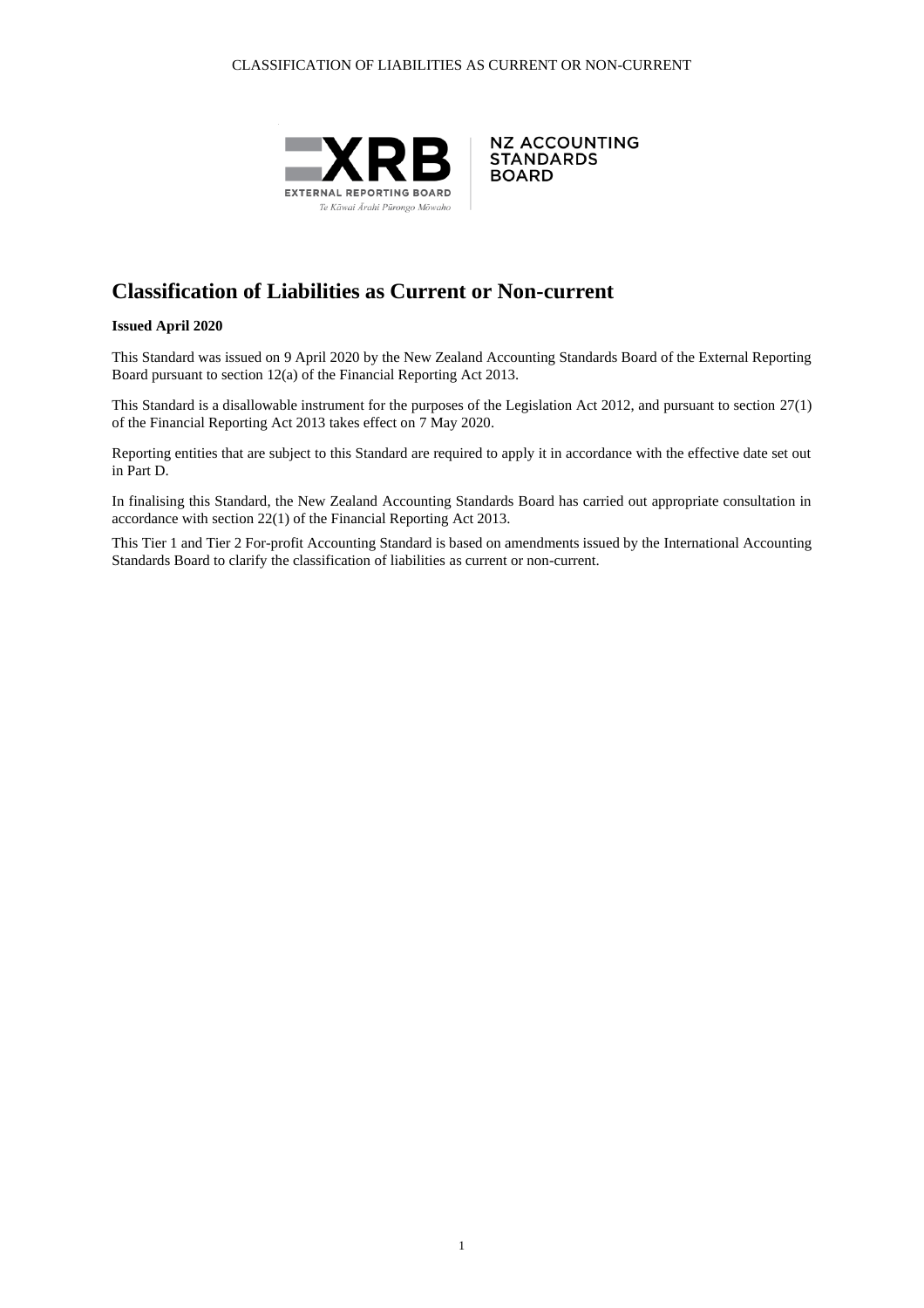#### CLASSIFICATION OF LIABILITIES AS CURRENT OR NON-CURRENT

#### COPYRIGHT

© External Reporting Board (XRB) 2020

This XRB standard contains International Financial Reporting Standards (IFRS®) Foundation copyright material. Reproduction within New Zealand in unaltered form (retaining this notice) is permitted for personal and non-commercial use subject to the inclusion of an acknowledgement of the source.

Requests and enquiries concerning reproduction and rights for commercial purposes within New Zealand should be addressed to the Chief Executive, External Reporting Board at the following email address: [enquiries@xrb.govt.nz](mailto:enquiries@xrb.govt.nz) and the IFRS Foundation at the following email address: permissions@ifrs.org

All existing rights (including copyrights) in this material outside of New Zealand are reserved by the IFRS Foundation. Further information and requests for authorisation to reproduce for commercial purposes outside New Zealand should be addressed to the IFRS Foundation.

ISBN: 978-0-947505-72-1

#### Copyright

IFRS Standards are issued by the International Accounting Standards Board Columbus Building, 7 Westferry Circus, Canary Wharf, London, E14 4HD, United Kingdom. Tel: +44 (0)20 7246 6410 Email[: info@ifrs.org](mailto:info@ifrs.org) Web: [www.ifrs.org](http://www.ifrs.org/)

**Copyright © International Financial Reporting Standards Foundation** All rights reserved.

Reproduced and distributed by the External Reporting Board with the permission of the IFRS Foundation.

This English language version of the IFRS Standards is the copyright of the IFRS Foundation.

- 1. The IFRS Foundation grants users of the English language version of IFRS Standards (Users) the permission to reproduce the IFRS Standards for
	- (i) the User's Professional Use, or
	- (ii) private study and education.

**Professional Use**: means use of the English language version of the IFRS Standards in the User's professional capacity in connection with the business of providing accounting services for the purpose of application of IFRS Standards for preparation of financial statements and/or financial statement analysis to the User's clients or to the business in which the User is engaged as an accountant.

For the avoidance of doubt, the abovementioned usage does not include any kind of activities that make (commercial) use of the IFRS Standards other than direct or indirect application of IFRS Standards, such as but not limited to commercial seminars, conferences, commercial training or similar events.

- 2. For any application that falls outside Professional Use, Users shall be obliged to contact the IFRS Foundation for a separate individual licence under terms and conditions to be mutually agreed.
- 3. Except as otherwise expressly permitted in this notice, Users shall not, without prior written permission of the Foundation have the right to license, sublicense, transmit, transfer, sell, rent, or otherwise distribute any portion of the IFRS Standards to third parties in any form or by any means, whether electronic, mechanical or otherwise either currently known or yet to be invented.
- 4. Users are not permitted to modify or make alterations, additions or amendments to or create any derivative works, save as otherwise expressly permitted in this notice.
- 5. Commercial reproduction and use rights are strictly prohibited. For further information please contact the IFRS Foundation at licences@ifrs.org.

The authoritative text of IFRS Standards is that issued by the International Accounting Standards Board in the English language. Copies may be obtained from the IFRS Foundation's Publications Department.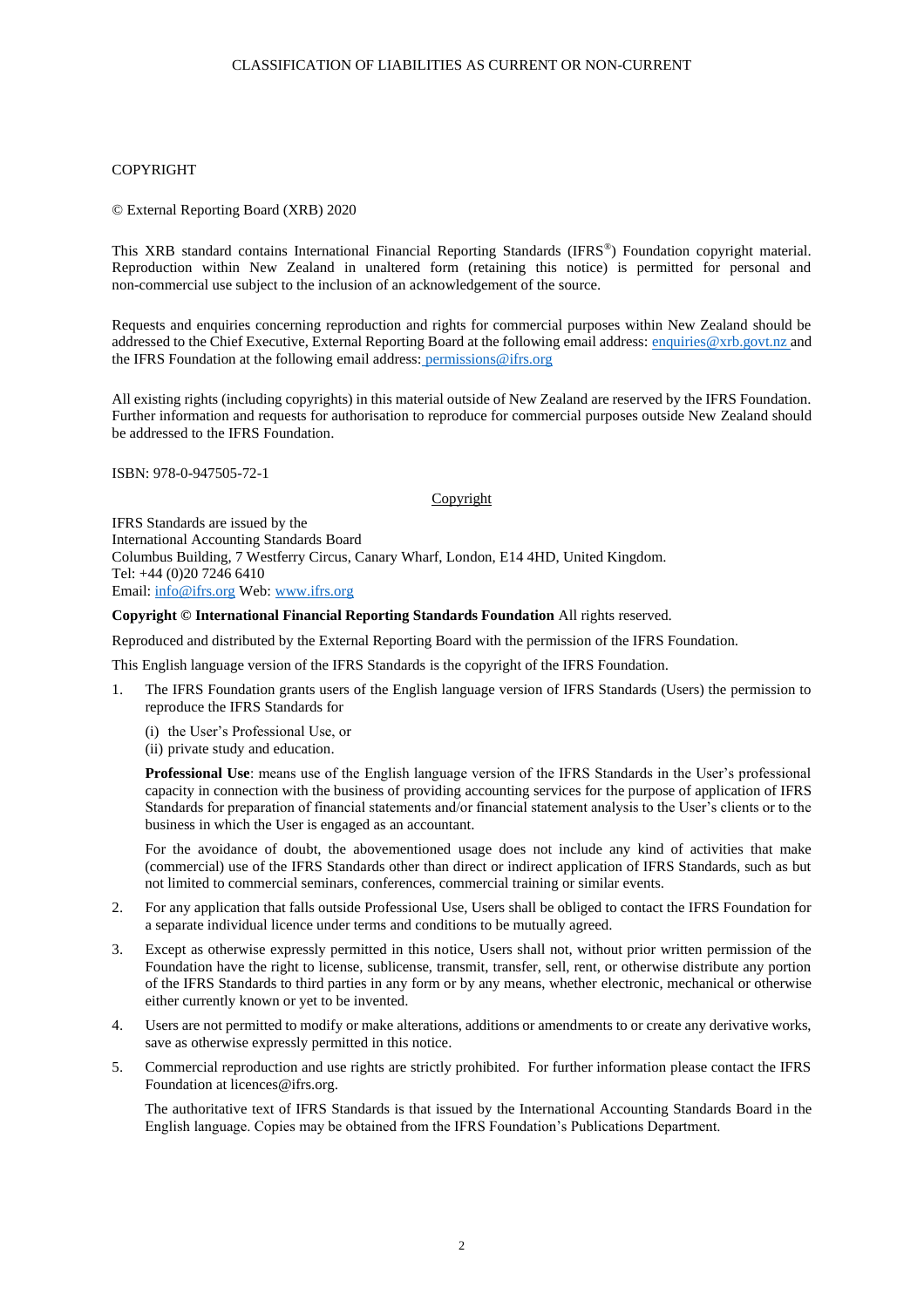### CLASSIFICATION OF LIABILITIES AS CURRENT OR NON-CURRENT

Please address publication and copyright matters in English to:

IFRS Foundation Publications Department Columbus Building, 7 Westferry Circus, Canary Wharf, London, E14 4HD, United Kingdom. Tel: +44 (0)20 7246 6410 Fax: +44 (0)20 7246 6411 Email[: publications@ifrs.org](mailto:publications@ifrs.org) Web: [www.ifrs.org](http://www.ifrs.org/)

#### Trade Marks



The IFRS Foundation logo, the IASB logo, the IFRS for SMEs logo, the "Hexagon Device", "IFRS Foundation", "eIFRS", "IAS", "IASB", "IFRS for SMEs", "IASs", "IFRS", "IFRSs", "International Accounting Standards" and "International Financial Reporting Standards", "IFRIC" and "SIC" are **Trade Marks** of the IFRS Foundation.

### Disclaimer

The authoritative text of the IFRS Standards is reproduced and distributed by the External Reporting Board in respect of their application in New Zealand. The International Accounting Standards Board, the Foundation, the authors and the publishers do not accept responsibility for loss caused to any person who acts or refrains from acting in reliance on the material in this publication, whether such loss is caused by negligence or otherwise.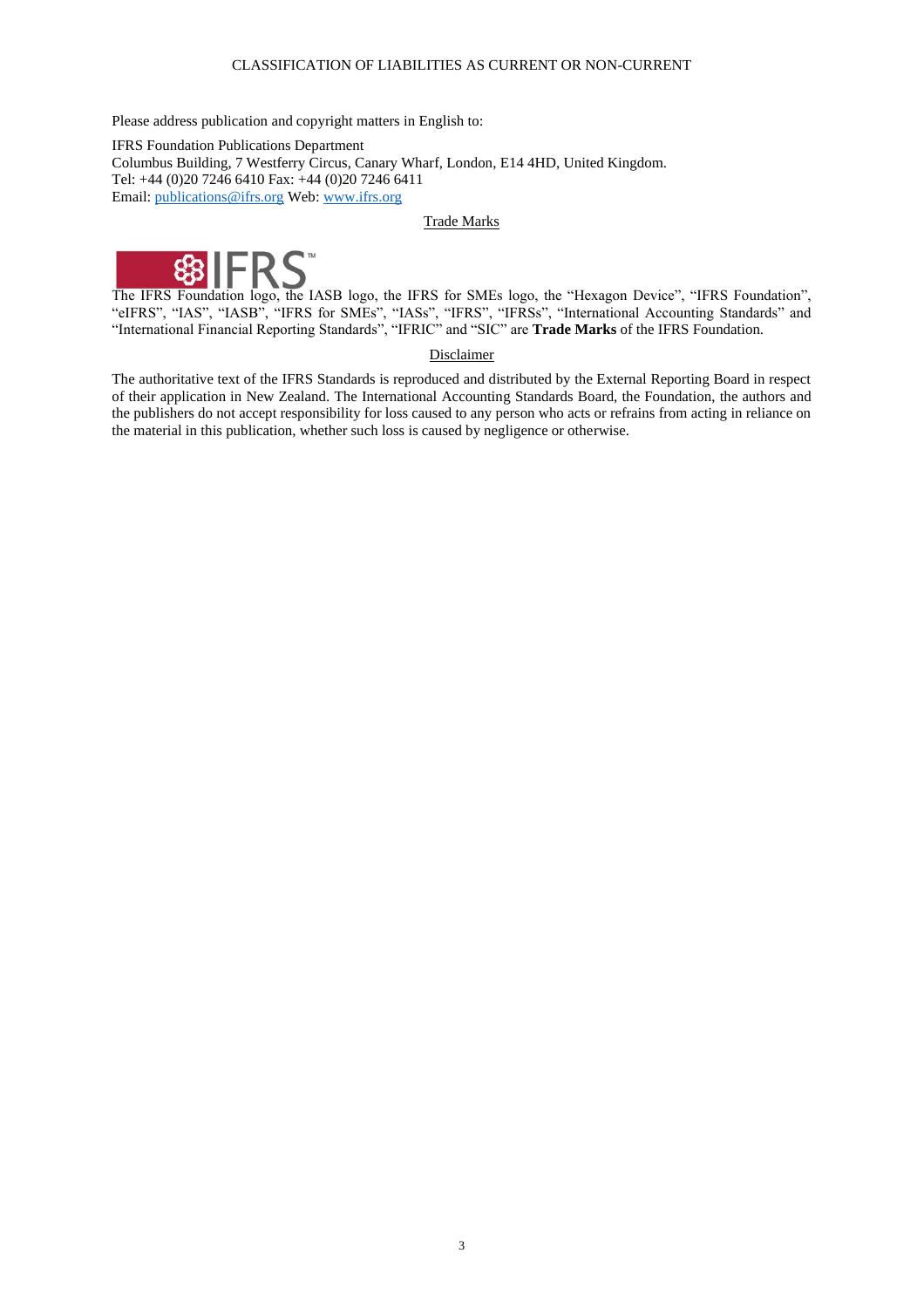### **CONTENTS**

|                                                                                         | from page |
|-----------------------------------------------------------------------------------------|-----------|
| <b>PART A: INTRODUCTION</b>                                                             | 5         |
| <b>PART B: SCOPE</b>                                                                    | 5         |
| PART C: AMENDMENTS TO NZ IAS 1 PRESENTATION OF FINANCIAL STATEMENTS                     | 5         |
| <b>PART D: EFFECTIVE DATE</b>                                                           | 7         |
| The following is available within New Zealand on the XRB website as additional material |           |

**APPROVAL BY THE IASB OF** *CLASSIFICATION OF LIABILITIES AS CURRENT OR NON-CURRENT* **ISSUED IN JANUARY 2020**

**AMENDMENTS TO THE IASB BASIS FOR CONCLUSIONS ON IAS 1** *PRESENTATION OF FINANCIAL STATEMENTS*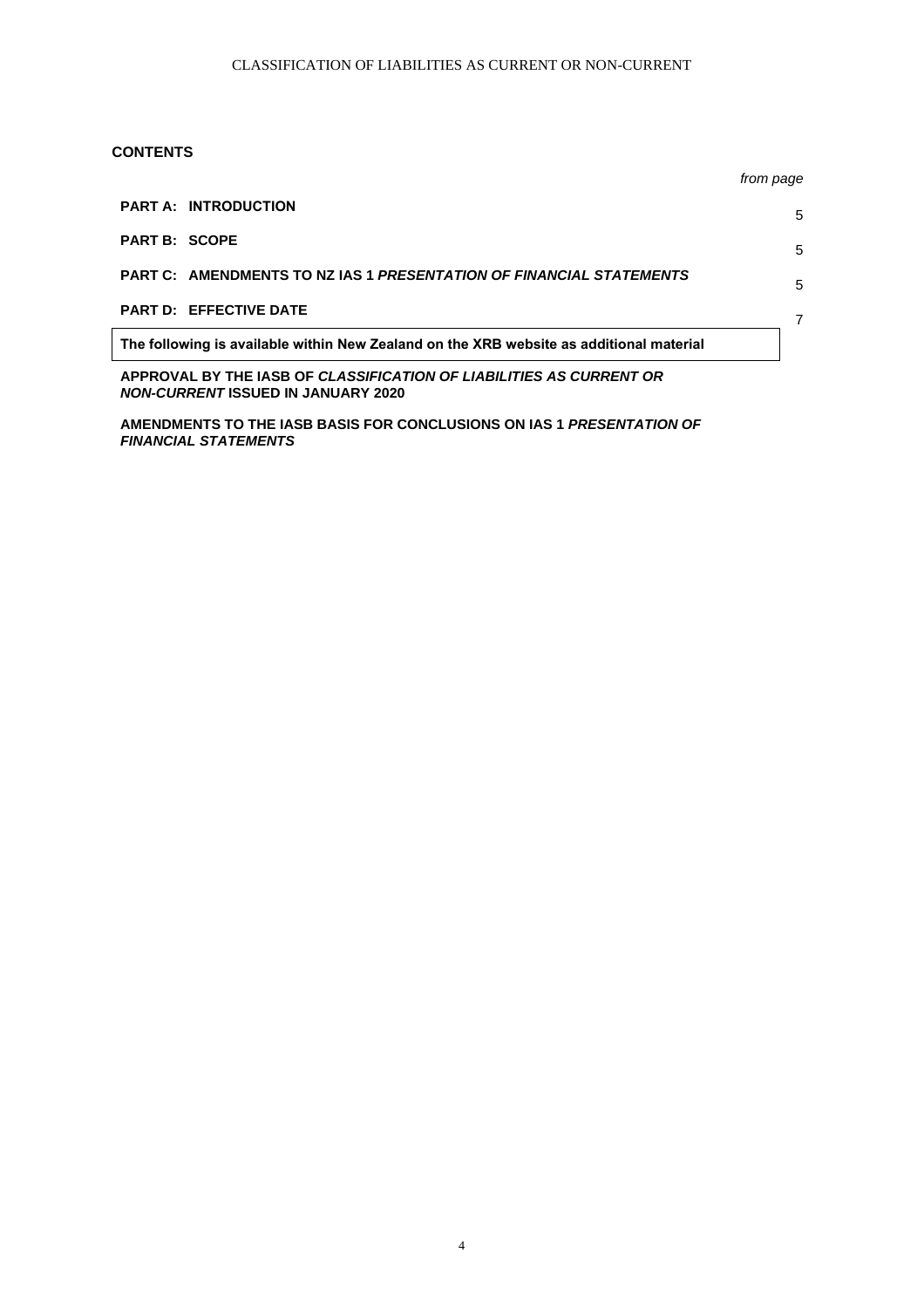## **Part A – Introduction**

This Standard sets out amendments to clarify the classification of liabilities as current or non-current. Tier 2 entities are required to comply with all the requirements in this Standard.

## **Part B – Scope**

**This Standard applies to Tier 1 and Tier 2 for-profit entities.**

## **Part C – Amendments to NZ IAS 1** *Presentation of Financial Statements*

Paragraphs 69, 73, 74 and 76 are amended. Paragraphs 72A, 75A, 76A, 76B and 139U are added. Paragraph 139D is deleted. Headings are added before paragraphs 70, 71, 72A and 76A. Paragraphs 70, 71, 72 and 75 are not amended, but are included for ease of reading. New text is underlined and deleted text is struck through.

## **Structure and content**

**Statement of financial position**

# ...

...

### **Current liabilities**

**69 An entity shall classify a liability as current when:**

- **(a) it expects to settle the liability in its normal operating cycle;**
- **(b) it holds the liability primarily for the purpose of trading;**
- **(c) the liability is due to be settled within twelve months after the reporting period; or**
- **(d) it does not have an unconditional the right at the end of the reporting period to defer settlement of the liability for at least twelve months after the reporting period (see paragraph 73). Terms of a liability that could, at the option of the counterparty, result in its settlement by the issue of equity instruments do not affect its classification.**

**An entity shall classify all other liabilities as non‑current.**

### *Normal operating cycle (paragraph 69(a))*

70 Some current liabilities, such as trade payables and some accruals for employee and other operating costs, are part of the working capital used in the entity's normal operating cycle. An entity classifies such operating items as current liabilities even if they are due to be settled more than twelve months after the reporting period. The same normal operating cycle applies to the classification of an entity's assets and liabilities. When the entity's normal operating cycle is not clearly identifiable, it is assumed to be twelve months.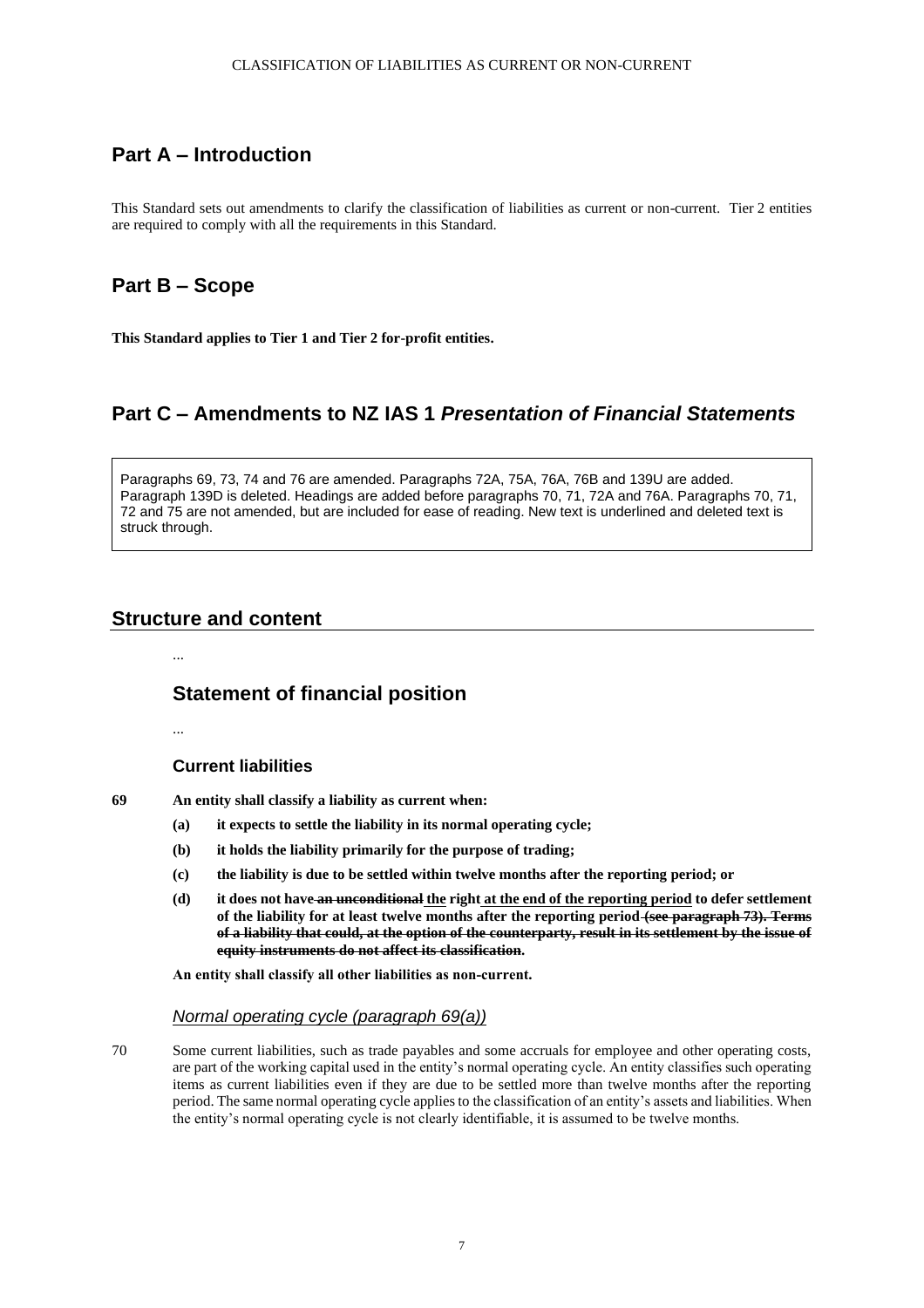### CLASSIFICATION OF LIABILITIES AS CURRENT OR NON-CURRENT

## *Held primarily for the purpose of trading (paragraph 69(b)) or due to be settled within twelve months (paragraph 69(c))*

- 71 Other current liabilities are not settled as part of the normal operating cycle, but are due for settlement within twelve months after the reporting period or held primarily for the purpose of trading. Examples are some financial liabilities that meet the definition of held for trading in NZ IFRS 9, bank overdrafts, and the current portion of non-current financial liabilities, dividends payable, income taxes and other non-trade payables. Financial liabilities that provide financing on a long-term basis (ie are not part of the working capital used in the entity's normal operating cycle) and are not due for settlement within twelve months after the reporting period are non-current liabilities, subject to paragraphs 74 and 75.
- 72 An entity classifies its financial liabilities as current when they are due to be settled within twelve months after the reporting period, even if:
	- (a) the original term was for a period longer than twelve months; and
	- (b) an agreement to refinance, or to reschedule payments, on a long-term basis is completed after the reporting period and before the financial statements are authorised for issue.

## *Right to defer settlement for at least twelve months (paragraph 69(d))*

- 72A An entity's right to defer settlement of a liability for at least twelve months after the reporting period must have substance and, as illustrated in paragraphs 73–75, must exist at the end of the reporting period. If the right to defer settlement is subject to the entity complying with specified conditions, the right exists at the end of the reporting period only if the entity complies with those conditions at the end of the reporting period. The entity must comply with the conditions at the end of the reporting period even if the lender does not test compliance until a later date.
- 73 If an entity expects, and has the discretion, right, at the end of the reporting period, to refinance or roll over an obligation for at least twelve months after the reporting period under an existing loan facility, it classifies the obligation as non-current, even if it would otherwise be due within a shorter period. However, when refinancing or rolling over the obligation is not at the discretion of the entity (for example, there is no arrangement for refinancing) If the entity has no such right, the entity does not consider the potential to refinance the obligation and classifies the obligation as current.
- 74 When an entity breaches a **provision** condition of a long-term loan arrangement on or before the end of the reporting period with the effect that the liability becomes payable on demand, it classifies the liability as current, even if the lender agreed, after the reporting period and before the authorisation of the financial statements for issue, not to demand payment as a consequence of the breach. An entity classifies the liability as current because, at the end of the reporting period, it does not have an unconditional the right to defer its settlement for at least twelve months after that date.
- 75 However, an entity classifies the liability as non‑current if the lender agreed by the end of the reporting period to provide a period of grace ending at least twelve months after the reporting period, within which the entity can rectify the breach and during which the lender cannot demand immediate repayment.
- 75A Classification of a liability is unaffected by the likelihood that the entity will exercise its right to defer settlement of the liability for at least twelve months after the reporting period. If a liability meets the criteria in paragraph 69 for classification as non-current, it is classified as non-current even if management intends or expects the entity to settle the liability within twelve months after the reporting period, or even if the entity settles the liability between the end of the reporting period and the date the financial statements are authorised for issue. However, in either of those circumstances, the entity may need to disclose information about the timing of settlement to enable users of its financial statements to understand the impact of the liability on the entity's financial position (see paragraphs 17(c) and 76(d)).
- 76 In respect of loans classified as current liabilities, if If the following events occur between the end of the reporting period and the date the financial statements are authorised for issue, those events are disclosed as non‑adjusting events in accordance with NZ IAS 10 *Events after the Reporting Period*:
	- (a) refinancing on a long-term basis of a liability classified as current (see paragraph 72);
	- (b) rectification of a breach of a long-term loan arrangement classified as current (see paragraph 74); and
	- (c) the granting by the lender of a period of grace to rectify a breach of a long‑term loan arrangement ending at least twelve months after the reporting period. classified as current (see paragraph 75); and
	- (d) settlement of a liability classified as non-current (see paragraph 75A).